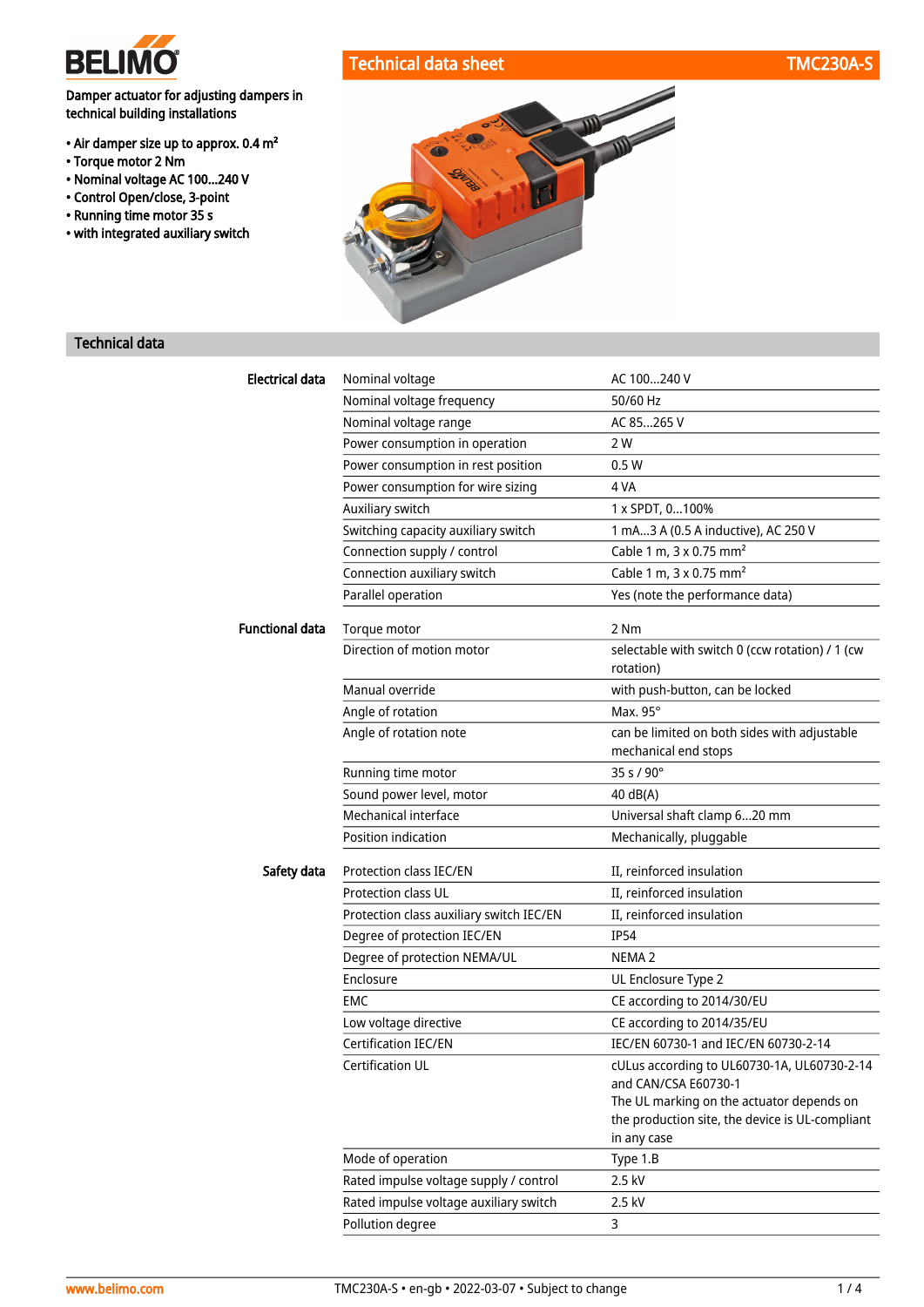

|  |  |  | Technical data sheet |
|--|--|--|----------------------|
|  |  |  |                      |

| Safety data | Ambient temperature | -30…50°C                    |  |
|-------------|---------------------|-----------------------------|--|
|             | Storage temperature | $-4080^{\circ}$ C           |  |
|             | Ambient humidity    | Max. 95% RH, non-condensing |  |
|             | Servicing           | maintenance-free            |  |
| Weight      | Weight              | 0.49 kg                     |  |
|             |                     |                             |  |

#### Safety notes

- This device has been designed for use in stationary heating, ventilation and air-conditioning systems and must not be used outside the specified field of application, especially in aircraft or in any other airborne means of transport.
- Outdoor application: only possible in case that no (sea) water, snow, ice, insolation or aggressive gases interfere directly with the device and that it is ensured that the ambient conditions remain within the thresholds according to the data sheet at any time.
- Caution: Power supply voltage!
- Only authorised specialists may carry out installation. All applicable legal or institutional installation regulations must be complied during installation.
- The device may only be opened at the manufacturer's site. It does not contain any parts that can be replaced or repaired by the user.
- To calculate the torque required, the specifications supplied by the damper manufacturers concerning the cross-section, the design, the installation situation and the ventilation conditions must be observed.
- The device contains electrical and electronic components and must not be disposed of as household refuse. All locally valid regulations and requirements must be observed.
- Cables must not be removed from the device.

#### Product features

| Simple direct mounting       | Simple direct mounting on the damper shaft with a universal shaft clamp, supplied with an anti-<br>rotation device to prevent the actuator from rotating. |
|------------------------------|-----------------------------------------------------------------------------------------------------------------------------------------------------------|
| Manual override              | Manual override with push-button possible (the gear is disengaged for as long as the button is<br>pressed or remains locked).                             |
| Adjustable angle of rotation | Adjustable angle of rotation with mechanical end stops.                                                                                                   |
| High functional reliability  | The actuator is overload protected, requires no limit switches and automatically stops when the<br>end stop is reached.                                   |
| Flexible signalling          | With adjustable auxiliary switch (0100%)                                                                                                                  |

#### Accessories

| <b>Electrical accessories</b> | <b>Description</b>                           | <b>Type</b>      |
|-------------------------------|----------------------------------------------|------------------|
|                               | Auxiliary switch 1 x SPDT add-on             | S <sub>1</sub> A |
|                               | Auxiliary switch 2 x SPDT add-on             | S <sub>2</sub> A |
|                               | Feedback potentiometer 140 $\Omega$ add-on   | P140A            |
|                               | Feedback potentiometer 200 $\Omega$ add-on   | <b>P200A</b>     |
|                               | Feedback potentiometer 500 $\Omega$ add-on   | <b>P500A</b>     |
|                               | Feedback potentiometer 1 k $\Omega$ add-on   | P1000A           |
|                               | Feedback potentiometer 2.8 k $\Omega$ add-on | P2800A           |
|                               | Feedback potentiometer 5 k $\Omega$ add-on   | <b>P5000A</b>    |
|                               | Feedback potentiometer 10 kΩ add-on          | P10000A          |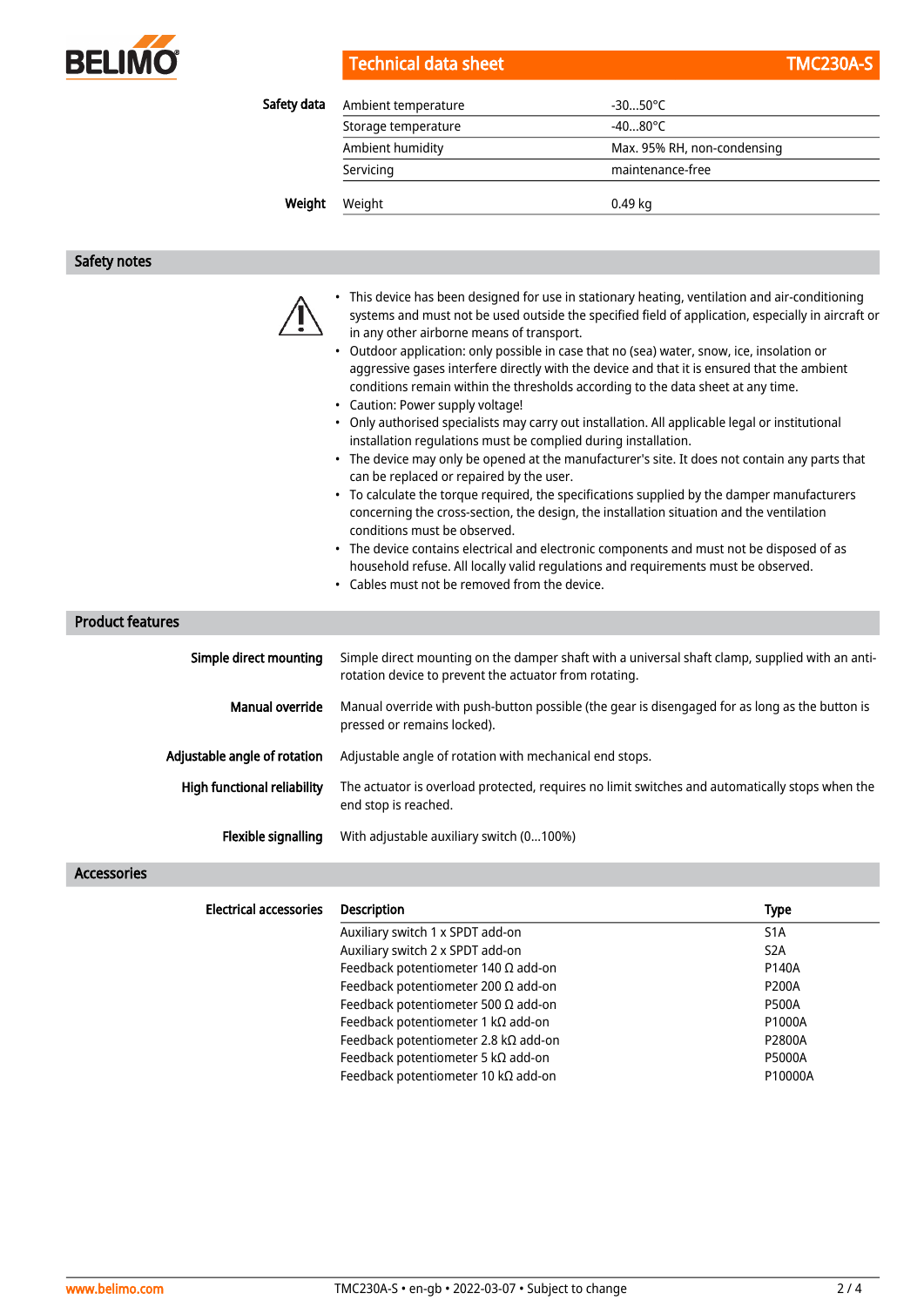

Technical data sheet TMC230A-Sheet TMC230A-Sheet TMC230A-Sheet TMC230A-Sheet TMC230A-Sheet TMC230A-Sheet TMC230A-Sheet TMC230A-Sheet TMC230A-Sheet TMC230A-Sheet TMC230A-Sheet TMC230A-Sheet TMC230A-Sheet TMC230A-Sheet TMC23

| <b>Mechanical accessories</b> | <b>Description</b>                                                                                     | <b>Type</b> |
|-------------------------------|--------------------------------------------------------------------------------------------------------|-------------|
|                               | Shaft extension 170 mm Ø10 mm for damper shaft Ø 616 mm                                                | AV6-20      |
|                               | Shaft clamp one-sided, clamping range Ø620 mm, Multipack 20 pcs.                                       | K-ELA       |
|                               | Shaft clamp one-sided, clamping range Ø610 mm, Multipack 20 pcs.                                       | K-ELA10     |
|                               | Shaft clamp one-sided, clamping range Ø613 mm, Multipack 20 pcs.                                       | K-ELA13     |
|                               | Shaft clamp one-sided, clamping range Ø616 mm, Multipack 20 pcs.                                       | K-ELA16     |
|                               | Anti-rotation mechanism 180 mm, Multipack 20 pcs.                                                      | Z-ARS180    |
|                               | Form fit insert 8x8 mm, Multipack 20 pcs.                                                              | ZF8-LMA     |
|                               | Form fit insert 10x10 mm, Multipack 20 pcs.                                                            | ZF10-LMA    |
|                               | Form fit insert 12x12 mm, Multipack 20 pcs.                                                            | ZF12-LMA    |
|                               | Form fit insert 8x8 mm, with angle of rotation limiter and position<br>indication, Multipack 20 pcs.   | ZFRL8-LMA   |
|                               | Form fit insert 10x10 mm, with angle of rotation limiter and position<br>indication, Multipack 20 pcs. | ZFRL10-LMA  |
|                               | Form fit insert 12x12 mm, with angle of rotation limiter and position<br>indication, Multipack 20 pcs. | ZFRL12-LMA  |

Parallel connection of other actuators possible. Observe the performance data.

۸

3

O

 $\mathbf{L}$  $\Box$  $\blacksquare$ 

S1 S2 S3

 $0...1009$ 

N

Cable colours:  $1 = blue$ 2 = brown  $3 =$  white S1 = violet  $S2 = red$ S3 = white

#### Electrical installation



Caution: Power supply voltage!

#### Wiring diagrams

AC 230 V, open/close AC 230 V, 3-point



#### Operating controls and indicators



#### Auxiliary switch settings

 $\mathbb{A}$ Note: Perform settings on the actuator only in deenergised state.

#### For the auxiliary switch position settings, carry out points  $\bigcirc$  to  $\Omega$  successively.

#### Gear disengagement  $\bf{0}$

Holding button pressed down: Gear is disengaged. Manual override is possible.

#### 2 Shaft clamp

Turn until edge line  $\bigoplus$  displays the desired switching position of the actuator and release button  $\bullet$ .

#### Auxiliary switch 3

Turn rotary knob until the arrow points to the vertical line.

#### Cable 4

Connect continuity tester to S1 + S2 or to S1 + S3.

If the auxiliary switch should switch in the opposite direction, rotate the auxiliary switch by 180°.